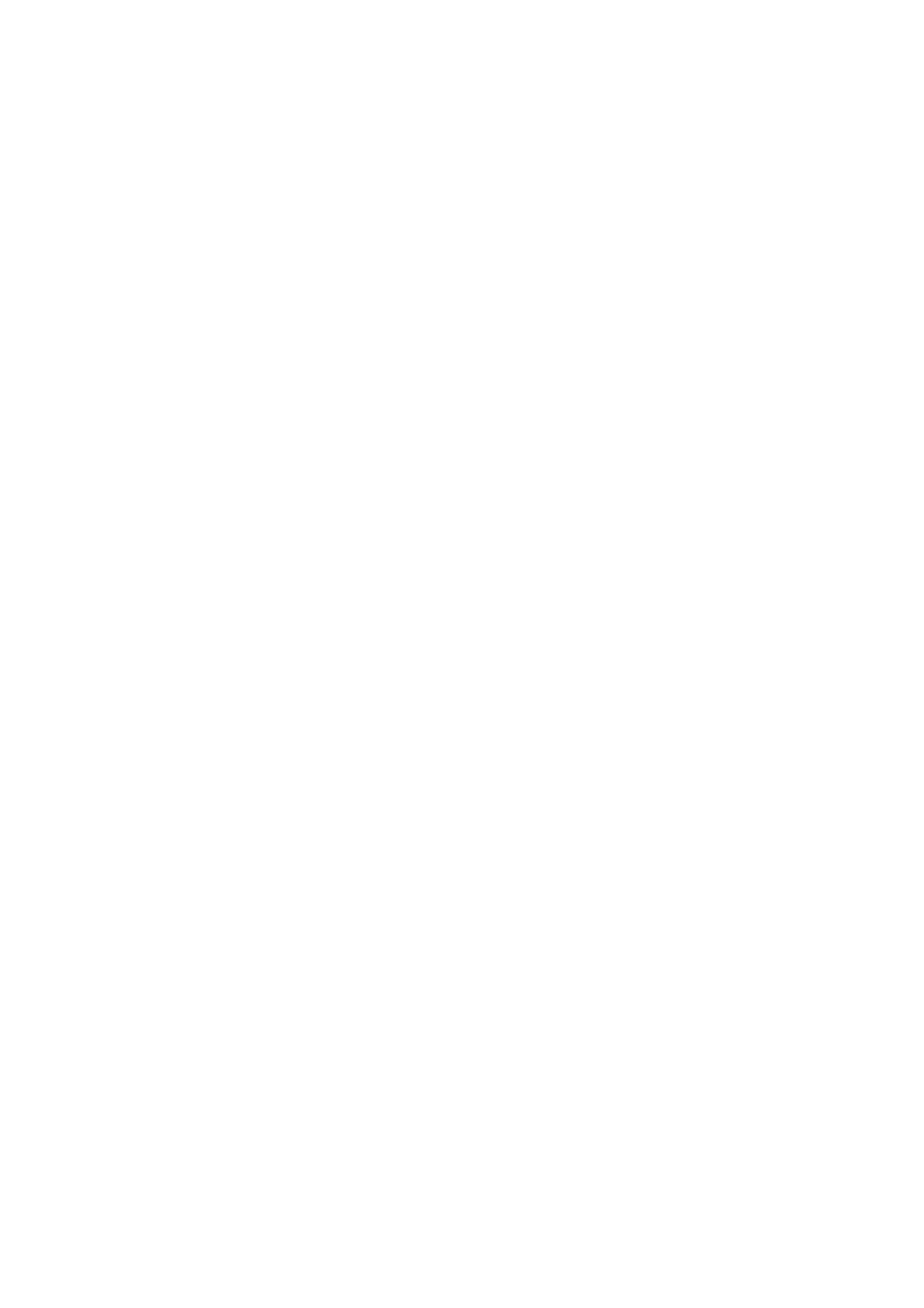| <b>NO</b> | <b>ITEM</b>               | <b>DESCRIPTION</b>                             | QTY            | <b>LOCATION</b>         |
|-----------|---------------------------|------------------------------------------------|----------------|-------------------------|
| 1.        |                           | 001-2009D-721 P.C.B Main Board                 | 1              |                         |
| 2         |                           | 002-06575-D07I.C BH6575FV                      | 1              | <b>IC501</b>            |
| 3         | 002-04453-D07I.C BH4453F  |                                                | 1              | <b>IC401</b>            |
| 4         |                           | 002-0016M-P00I.C 16M DRAM                      | 1              | <b>IC201</b>            |
| 5         |                           | 002-09540-H00I.C BU9540KV                      | 1              | <b>IC101</b>            |
| 6         |                           | 002-24590-H01 I.C BU24590-9H                   | 1              | <b>IC301</b>            |
| 7         |                           | 003-3199Y-H03TRANSISTOR KTC3199Y TO-92S        | $\overline{2}$ | Q4.5                    |
| 8         |                           | 003-1266Y-000 TRANSISTOR KTA1266Y              | 1              | Q <sub>6</sub>          |
| 9         |                           | 003-1271Y-A03 TRANSISTOR KTA1271Y              | 1              | Q <sub>2</sub>          |
|           |                           | 10 003-00114-S07 TRANSISTOR DTC114TUA SMD      | 3              | Q8.9.7                  |
|           |                           | 11 003-00124-S07 TRANSISTOR DTA124EUA SMD      | 1              | Q10                     |
|           |                           | 12 003-04115-H00 TRANSISTOR 2SC4115 NPN TO-92S | $\overline{2}$ | Q1.3                    |
|           |                           | 003-03875-G00 TRANSISTOR KTC3875S SOT-23 SMD   | 1              | Q11                     |
|           | 13 004-04148-000 DIODE    | <b>IN4148</b>                                  | 4              | D5.6.3.4                |
|           | 14 004-04001-000 DIODE    | <b>IN4001</b>                                  | 1              | D <sub>1</sub>          |
|           |                           | 16 005-00062-A00 ZENER DIODE 1/2W 6.2V         | 1              | ZD <sub>1</sub>         |
|           |                           | 17 006-16934-000 RESONATOR 16.9344MHz (3Pin)   | 1              | XT <sub>1</sub>         |
|           |                           | 18 010-A0106-000 CHOKE COIL 10uH 2Pin 4x6mm    |                | $3$ L5.4.2              |
|           |                           | 19 010-A0396-000 CHOKE COIL 39uH 2Pin 4x6mm    | $\mathbf 1$    | L <sub>7</sub>          |
|           |                           | 20 010-A0107-307 CHOKE COIL 100uH 3Pin 5x7mm   | 1              | L1                      |
|           |                           | 21 010-A0107-200 CHOKE COIL 100uH 2Pin 4x6mm   | 1              | L8                      |
|           |                           | 22 010-A0337-200 CHOKE COIL 330uH 2Pin 4x6mm   | 1              | L3                      |
|           | 23 011-B000A-200 RES CHIP | 0 OHM ±5% 0603                                 | 3              | R73.(CBR.4BIT.16M.2PCS) |
|           | 24 011-B020A-200 RES CHIP | 2 OHM ±5% 0603                                 | 1              | <b>R68</b>              |
|           | 25 011-B100A-200 RES CHIP | 10 OHM ±5% 0603                                | 3              | R69.5.41                |
|           | 26 011-B101A-200RES CHIP  | 100 OHM ±5% 0603                               | 1              | R <sub>10</sub>         |

**\_**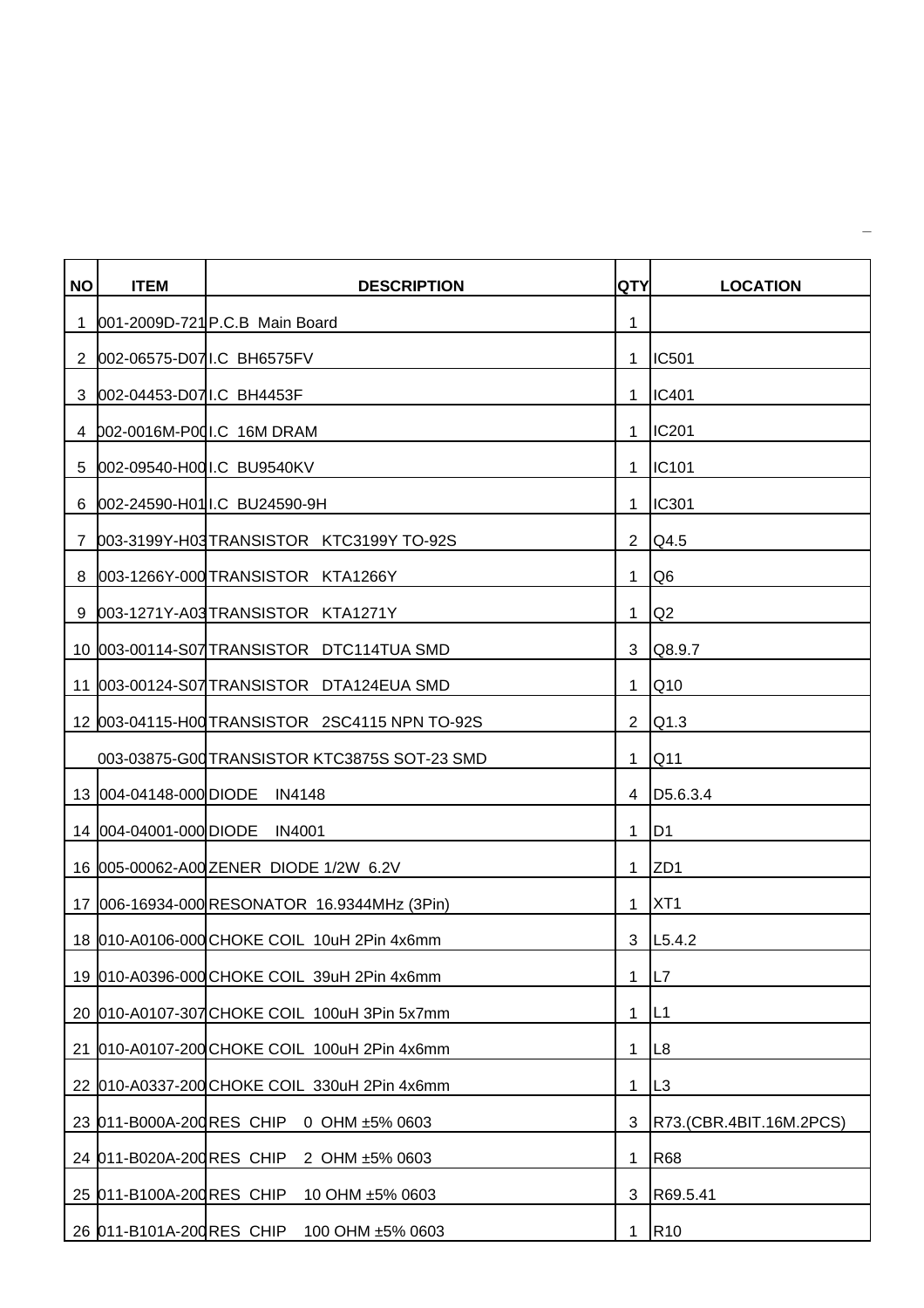| <b>NO</b> | <b>ITEM</b>               | <b>DESCRIPTION</b>                                         | <b>QTY</b>     | <b>LOCATION</b>                           |
|-----------|---------------------------|------------------------------------------------------------|----------------|-------------------------------------------|
|           |                           | 27 011-B102A-200 RES CHIP 1K OHM ±5% 0603                  |                | R70.71.4.54.55.56.57.<br>12 6.42.22.38.72 |
|           | 28 011-B103A-200 RES CHIP | 10K OHM ±5% 0603                                           |                | R1.47.45.46.36.<br>10 37.33.34.35.39      |
|           | 29 011-B104A-200 RES CHIP | 100K OHM ±5% 0603                                          | 6.             | R58.59.53.21.51.2                         |
|           | 30 011-B105A-200 RES CHIP | 1M OHM ±5% 0603                                            | $\mathbf{2}$   | R48.44                                    |
|           | 31 011-B122A-200 RES CHIP | 1.2K OHM ±5% 0603                                          | 2              | R29.28                                    |
|           | 32 011-B123A-200 RES CHIP | 12K OHM ±5% 0603                                           | 2              | R9.40                                     |
|           | 33 011-B153A-200 RES CHIP | 15K OHM ±5% 0603                                           | 1              | R <sub>14</sub>                           |
|           | 34 011-B184A-200 RES CHIP | 180K OHM ±5% 0603                                          | 1              | <b>R65</b>                                |
|           | 35 011-B220A-200 RES CHIP | 22 OHM ±5% 0603                                            | 1              | R32                                       |
|           | 36 011-B223A-200 RES CHIP | 22K OHM ±5% 0603                                           | $\mathbf{7}$   | R18.19.16.17.24.3.25                      |
|           | 37 011-B273A-200 RES CHIP | 27K OHM ±5% 0603                                           | $\overline{2}$ | R8.11                                     |
|           |                           | 38 011-B244A-200 RES CHIP 240K OHM ±5% 0603                | 1.             | R30                                       |
|           |                           | 39 011-B332A-200 RES CHIP 3.3K OHM ±5% 0603                | $2^{\circ}$    | R62.63                                    |
|           |                           | 40 011-B393A-200 RES CHIP 39K OHM ±5% 0603                 | 1.             | IR13                                      |
|           |                           | 41 011-B047A-200 RES CHIP 4.7 OHM ±5% 0603                 | 3              | R67.23.20                                 |
|           | 42 011-B471A-200 RES CHIP | 470 OHM ±5% 0603                                           | 1              | R31                                       |
|           |                           | 43 011-B433A-200 RES CHIP 43K OHM ±5% 0603                 | 1.             | R <sub>12</sub>                           |
|           |                           | 44 011-B473A-200 RES CHIP 47K OHM ±5% 0603                 | $\overline{2}$ | R66.50                                    |
|           |                           | 45 011-B683A-200 RES CHIP 68K OHM ±5% 0603                 | $\mathbf{1}$   | <b>R43</b>                                |
|           |                           | 46 011-B753A-200 RES CHIP 75K OHM ±5% 0603                 | 1.             | <b>R64</b>                                |
|           | 47 011-B822A-200 RES CHIP | 8.2K OHM ±5% 0603                                          | 3              | R60.61.7                                  |
|           |                           | 48 011-B820A-200 RES CHIP 82 OHM ±5% 0603                  | 1.             | <b>R15</b>                                |
|           |                           | 49 012-4106C-300 ELECT CAP 10uF 16V ±20% 4x5mm             | 1              | EC6                                       |
|           |                           | 50 012-4475F-300 ELECT CAP 4.7uF 50V ±20% 4x5mm            | 4              | EC18.19.24.25                             |
|           |                           | 51 012-4476B-300 ELECT CAP 47uF 10V ±20% 4x5mm             | $\overline{2}$ | EC16.22                                   |
|           |                           | 52 012-6107B-300 ELECT CAP 100uF 10V ±20% 5x5mm            | 4              | EC9.8.12.1                                |
|           |                           | 53 012-5227A-300 ELECT CAP 220uF 6.3V ±20% 6x5mm           | 7              | EC21.23.20.17.3.2.5                       |
|           |                           | 54 013-D106L-50A Tantal Chip CAP 10uF 10V +-20% "A-Size"   | 1              | EC <sub>4</sub>                           |
|           |                           | 55 013-D335P-50A Tantal Chip CAP 3.3uF 50V +-20% "A-Size"  | 2              | EC15.10                                   |
|           |                           | 56 013-D107J-50B Tantal Chip CAP 100uF 6.3V +-20% "B-Size" | 1.             | EC7                                       |
|           |                           | 57 013-D107M-50E Tantal Chip CAP 100uF 4V +-20% "B-Size"   | 1.             | C <sub>15</sub>                           |
|           |                           | 58 013-D227M-500 Tantal Chip CAP 220uF 4V +-20% "C-Size"   | 3              | EC30.C51.54                               |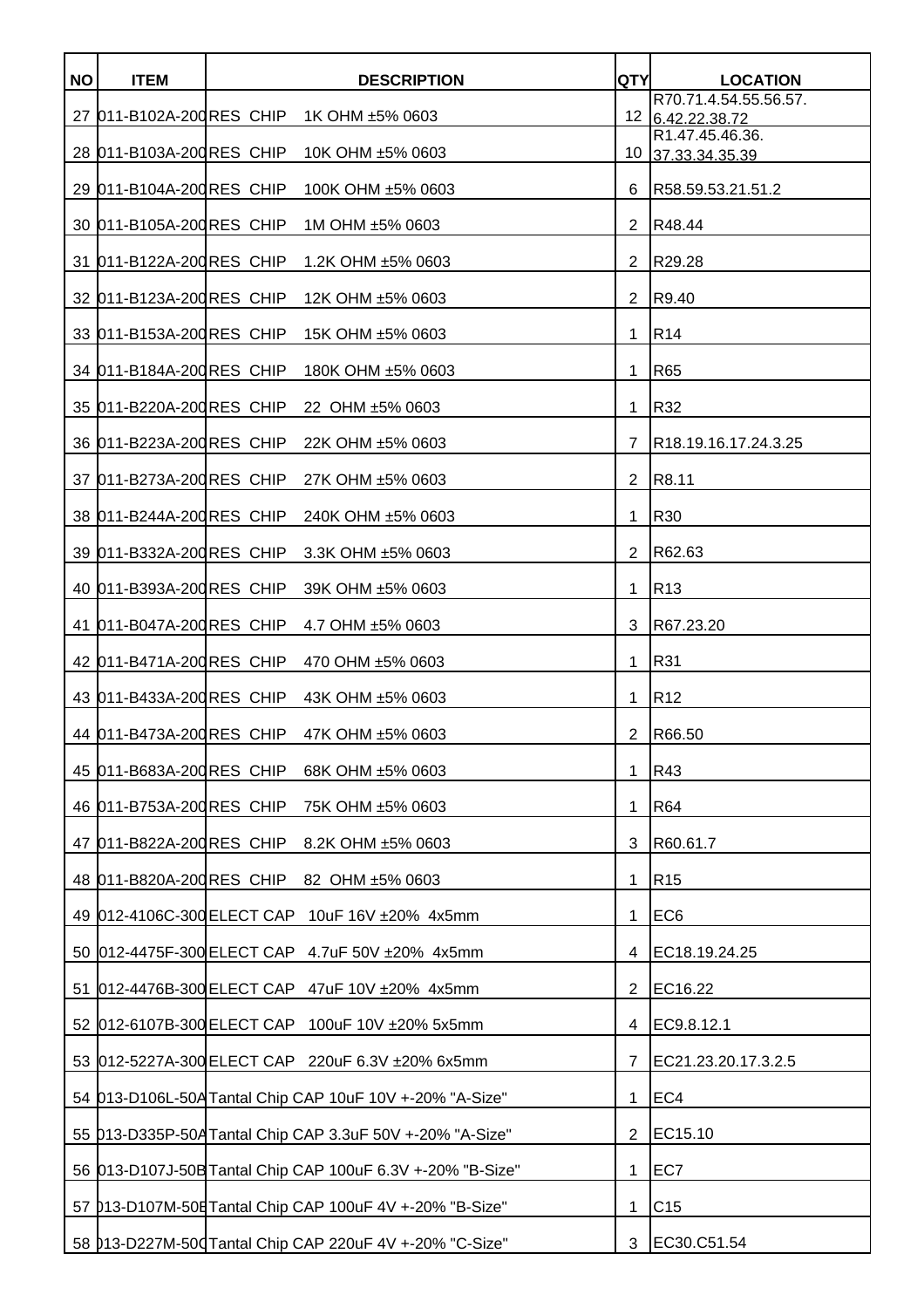| <b>NO</b> | <b>ITEM</b> | <b>DESCRIPTION</b>                                             | <b>QTY</b>     | <b>LOCATION</b>                                                                          |
|-----------|-------------|----------------------------------------------------------------|----------------|------------------------------------------------------------------------------------------|
|           |             | 59 014-B102C-500 CHIP CER CAP 0.001 uF 50V ±10% 0603           | 1              | C <sub>6</sub>                                                                           |
|           |             | 60 014-B103C-500 CHIP CER CAP 0.01 uF 50V ± 20% 0603           | 1.             | C16                                                                                      |
|           |             | 61 014-B104C-500 CHIP CER CAP 0.1uF 25V ±80-20% 0603           |                | C46.47.4.1.8.10.45.38.24.<br>23.37.26.30.31.27.39.28.<br>27 29.40.2.35.36.34.33.32.52.53 |
|           |             | 62 014-B105C-800 CHIP CER CAP 105PF 25V ±80/20% 0603           | 3              | C48.50.9                                                                                 |
|           |             | 63 014-B123C-500 CHIP CER CAP 0.012uF 50V ±20% 0603            | $2^{\circ}$    | C22.21                                                                                   |
|           |             | 64 014-B223C-500 CHIP CER CAP 0.022uF 50V ±20% 0603            | 5.             | C11.12.13.14.5                                                                           |
|           |             | 65 014-B224C-500 CHIP CER CAP 0.22uF 25V ±80-20% 0603          | 1              | C49                                                                                      |
|           |             | 66 014-B272C-500 CHIP CER CAP 0.0027uF 50V ±10% 0603           | $\overline{2}$ | C17.18                                                                                   |
|           |             | 67 014-B470C-500 CHIP CER CAP 47PF 50V ±10% 0603 NPO           | 1              | C <sub>3</sub>                                                                           |
|           |             | 68 014-B471C-500 CHIP CER CAP 470 PF 50 V ± 10% 0603           | 1              | C7                                                                                       |
|           |             | 69 014-B561C-500 CHIP CER CAP 560 PF 50 V ± 10% 0603           | 4              | C41.42.43.44                                                                             |
|           |             | 70 014-B681C-500 CHIP CER CAP 680 PF 50 V ± 10% 0603           | 1              | C <sub>25</sub>                                                                          |
|           |             | 71 023-A0030-RD0LED 3mm RED                                    | 1              |                                                                                          |
|           |             | 72 025-DS200-000 Detector Switch DS-20 4Pin Small              | 1.             | SW <sub>1</sub>                                                                          |
|           |             | 73 025-SS120-450 Slide Switch SS-12D01 1P2T VG-4.5mm           | 1              | S <sub>1</sub>                                                                           |
|           |             | 74 025-SK120-030 Side Knob Slide Switch SK12D03 1P2T VG-3mm    | 1              |                                                                                          |
|           |             | 75 025-SK220-030 Side Knob Slide Switch SK22D03 2P2T VG-3mm    | 1              |                                                                                          |
|           |             | 76 026-010KA-A14VOL ROTARY 10KA 1401-A101mm                    |                | 1 2005 VOL                                                                               |
|           |             | 77 028-ST006-B513.5mm LINE OUT JACK ST-006                     | 1              | J <sub>1</sub>                                                                           |
|           |             | 78 028-ST006-B523.5mm Headphone JACK ST-006                    | 1              | J <sub>2</sub>                                                                           |
|           |             | 79 036-A0150-06S Connector 6Pin Socket P=1.5mm 180°Small       | 1.             | CON <sub>1</sub>                                                                         |
|           |             | 80 036-D0100-160 Connector 16Pin Socket P=1.0mm 90°            | 1              | CN <sub>1</sub>                                                                          |
|           |             | 81 036-G0050-240 Connector 24Pin Socket P=0.5mm SMD W/Lock     | 1              |                                                                                          |
|           |             | 82 048-DC480-001 DC JACK DC-480                                | 1              |                                                                                          |
|           |             | 83 052-0TW60-3503.5mm Stereo Earphone TW-60                    | 1              |                                                                                          |
|           |             | 84 201-EI350-062 AC Adaptor EI-35 230V 50Hz 4.5V DC 600mA "CE" | 1              |                                                                                          |
|           |             | 85 203-2009S-C90CD DECK "SAMSUNG" CMS-M97DG6                   | 1              |                                                                                          |
|           |             | <b>KEY BOARD</b>                                               |                |                                                                                          |
|           |             | 86 001-2049S-D60 P.C.B KEY BOARD                               | 1              |                                                                                          |
| 87        |             | 008-80449-C00LCD DISPLAY 80449TR                               | 1              |                                                                                          |
|           |             | 88 011-B223A-200 RES CHIP 22K OHM ±5% 0603                     | 1              | R <sub>6</sub>                                                                           |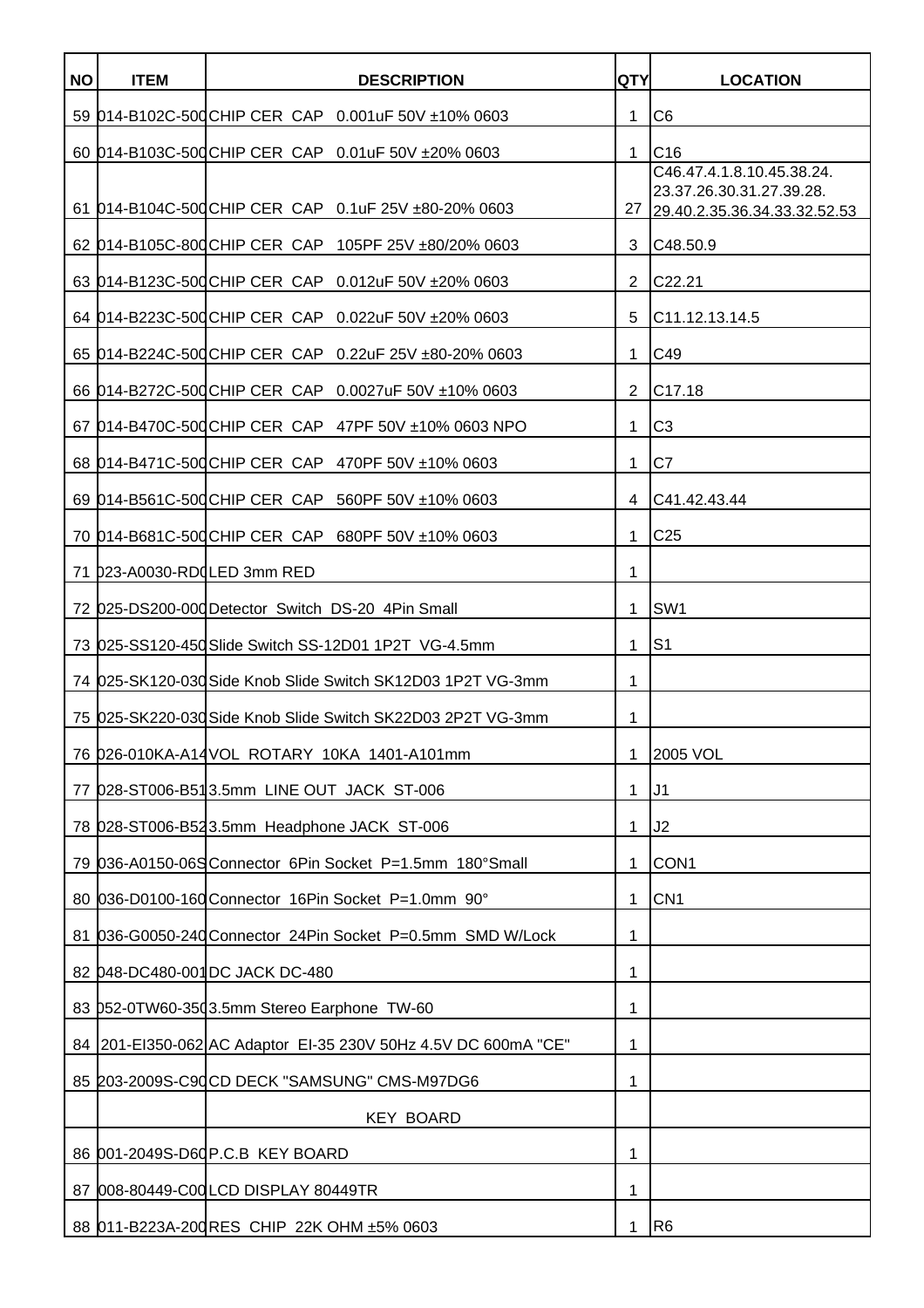| <b>NO</b> | <b>ITEM</b>                | <b>DESCRIPTION</b>                                       | <b>QTY</b>     | <b>LOCATION</b>      |
|-----------|----------------------------|----------------------------------------------------------|----------------|----------------------|
|           |                            | 89 011-B472A-200 RES CHIP 4.7K OHM ±5% 0603              | $\overline{2}$ | R <sub>2.4</sub>     |
|           |                            | 90 011-B682A-200 RES CHIP 6.8K OHM ±5% 0603              | $\overline{2}$ | R1.3                 |
|           |                            | 91 011-B822A-200 RES CHIP 8.2K OHM ±5% 0603              | 1              | R <sub>5</sub>       |
|           |                            | 92 031-20394-240 24P FPC Flexible Cable                  | 1              |                      |
|           |                            | 93 038-00300-20B Zebra Paper 20Pin L=30mm P=1.0mm        | 1              |                      |
|           |                            | 94 050-TA005-16P Tact Switch 6mm W/Pin 250g              | $\overline{7}$ |                      |
|           |                            |                                                          |                |                      |
|           |                            | 95 209-21000-S00 OPEN SPRING                             | 1              |                      |
|           |                            | 96 209-20490-P00 DOOR SPRING                             | 1              |                      |
|           |                            | 97 211-2009A-000 BATTERY PLATE "+.-"                     | 1              |                      |
|           |                            | 98 211-2009B-000 BATTERY PLATE "-"                       | 1              |                      |
|           |                            | 99 211-2009C-000 BATTERY PLATE "+"                       | 1              |                      |
|           |                            | 100 225-00068-100 Rubber Sponge D=6.8x1mm                | 2              |                      |
|           |                            | 101 225-20490-A00 DOUBLE-TAPE                            | 1              |                      |
|           |                            | 102 225-10020-A00 LAMP BUSHING                           | 1              |                      |
|           |                            | 103234-KB017-03B SCREW KB 1.7x3 Black                    | $\overline{4}$ | <b>FOR KEY</b>       |
|           |                            | 104234-PA020-08BSCREW PA 2x8 Black                       | 6              | <b>FOR MAIN UNIT</b> |
|           |                            | 105240-20280-0GNCD CUSHION RUBBER GREEN                  | 3              |                      |
|           |                            | 106 247-20050-080 Ribbon For Battery Box L=80mm 80x6.5mm | 1              |                      |
|           |                            | 107 301-0C067-080 POLYBAG 6-3/4x8"T=0.04mm               | 1              |                      |
|           | 108 303-2008A-A10 POLYFOAM |                                                          | 1              |                      |
|           | 109 304-2049A-A10 GIFT BOX |                                                          | 1              |                      |
|           |                            | 110 305-2049A-A10 INSTRUCTION MANUAL                     | 1              |                      |
|           |                            | 111 306-20490-A10 CARTON 1/10                            | 1              |                      |
|           |                            | 112B07-CD020-A00CD PAPER CARD FOR CD                     | 1              |                      |
|           |                            | 113 308-2049A-000 PVC MODEL PLATE                        | 1              |                      |
|           |                            | 114 401-2049 B-100 TOP-COVER ABS                         | 1              |                      |
|           |                            | 115 401-2009 B-100 BOTTOM-COVER ABS                      | 1              |                      |
|           |                            | 116401-2009M-100 MIDDLE-COVER ABS                        | 1              |                      |
|           |                            | 117 407-2009A-100 BATTERY DOOR ABS                       | 1              |                      |
|           |                            | 118 411-2049A-500 LCD-LENS PVC CLEAR                     | 1              |                      |
|           |                            | 119411-2009F-100 TACT-SWITCH-CAP ABS                     | 1              |                      |
|           |                            | 120 458-2049 C-100 KEY-KNOB ASS'Y ABS                    | 1              |                      |
|           |                            | 121 458-2006B-1NL HOLD/BASS KNOB ABS Natural             | $\overline{2}$ |                      |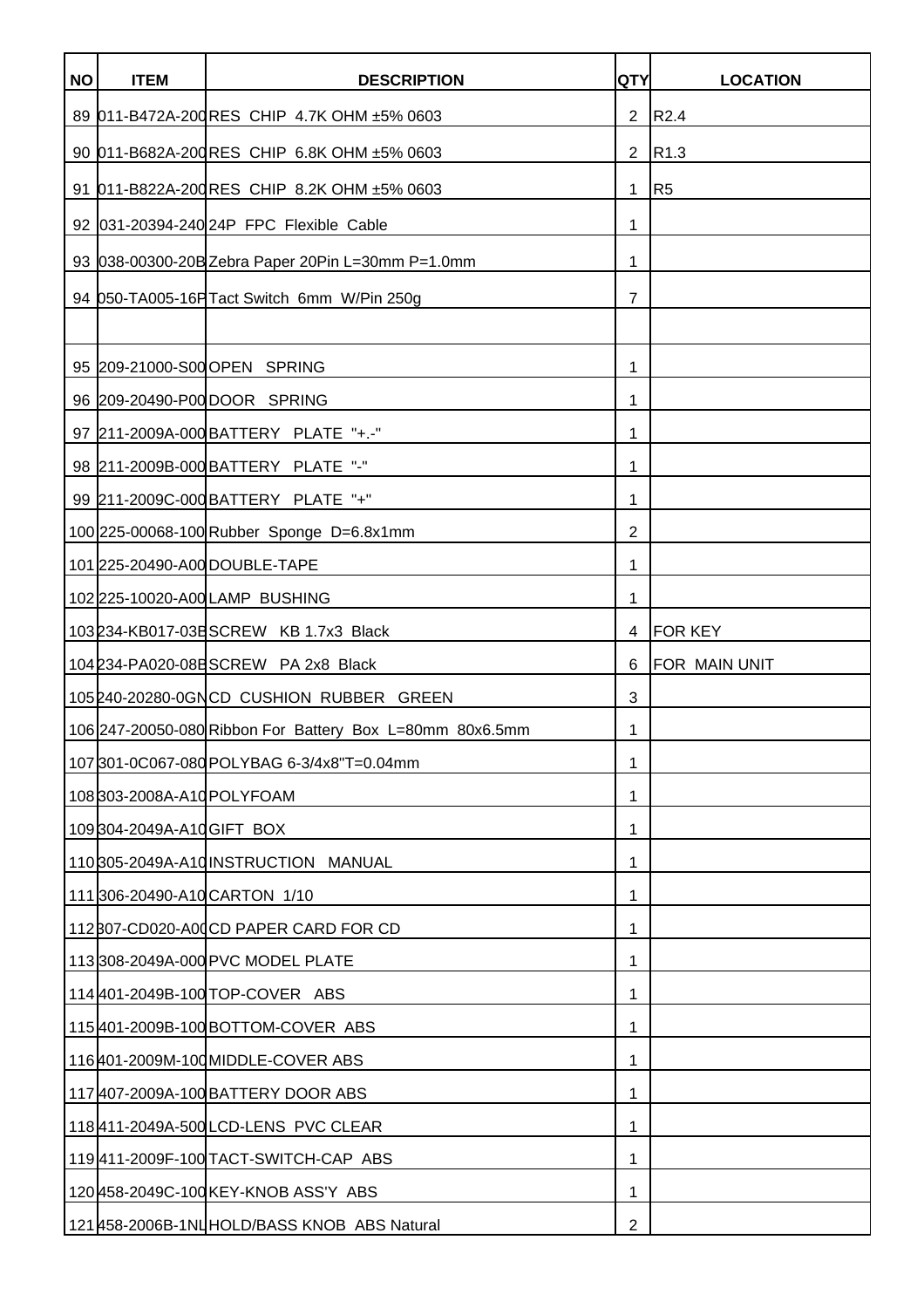| <b>NO</b> | <b>TEM</b>                 | <b>DESCRIPTION</b>            | $\mathsf{QT}^\vee$ | <b>LOCATION</b> |
|-----------|----------------------------|-------------------------------|--------------------|-----------------|
|           |                            | 122459-2009A-1BKOPEN KNOB ABS |                    |                 |
|           | 123 483-2049A-100 ORNAMENT |                               |                    |                 |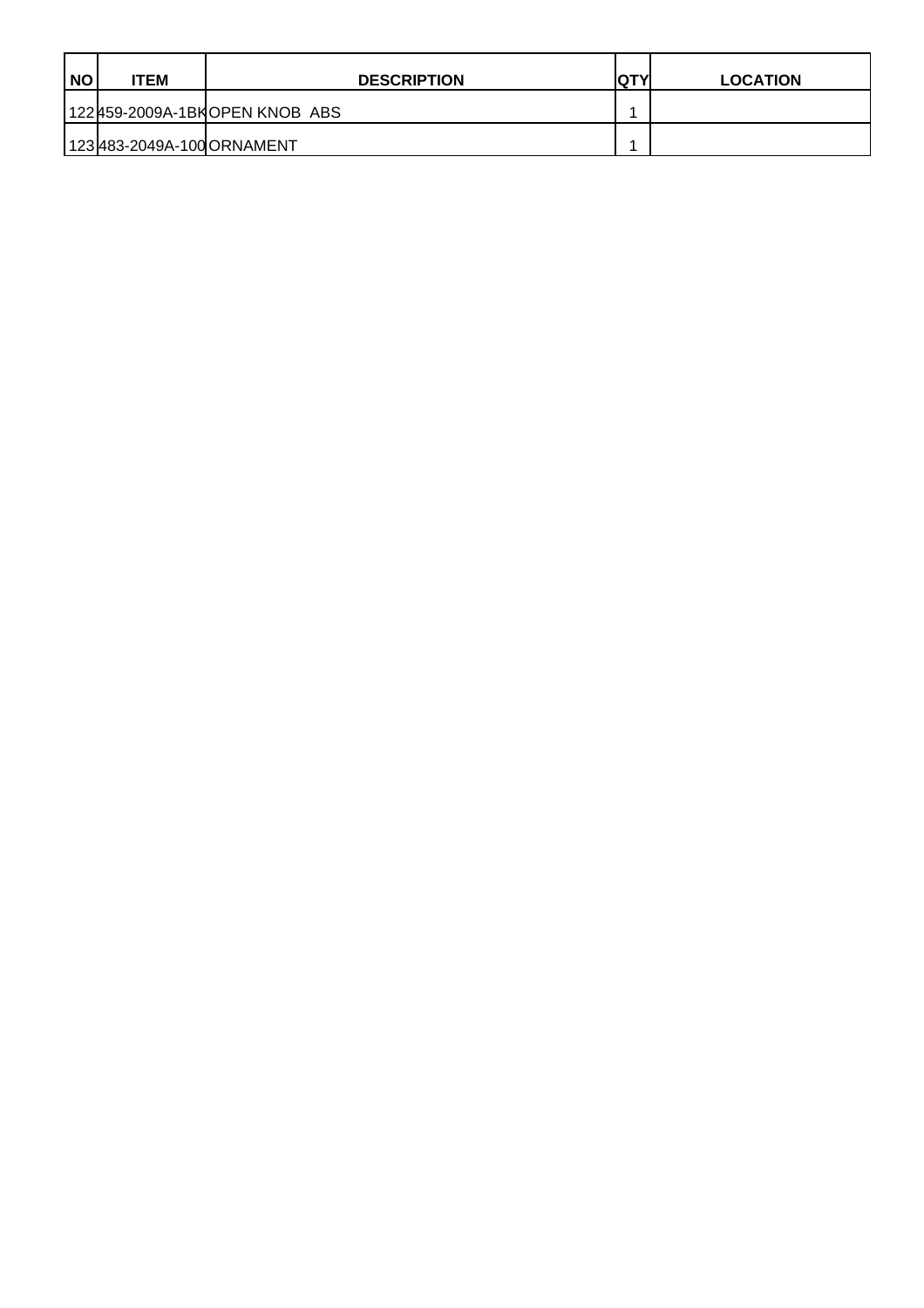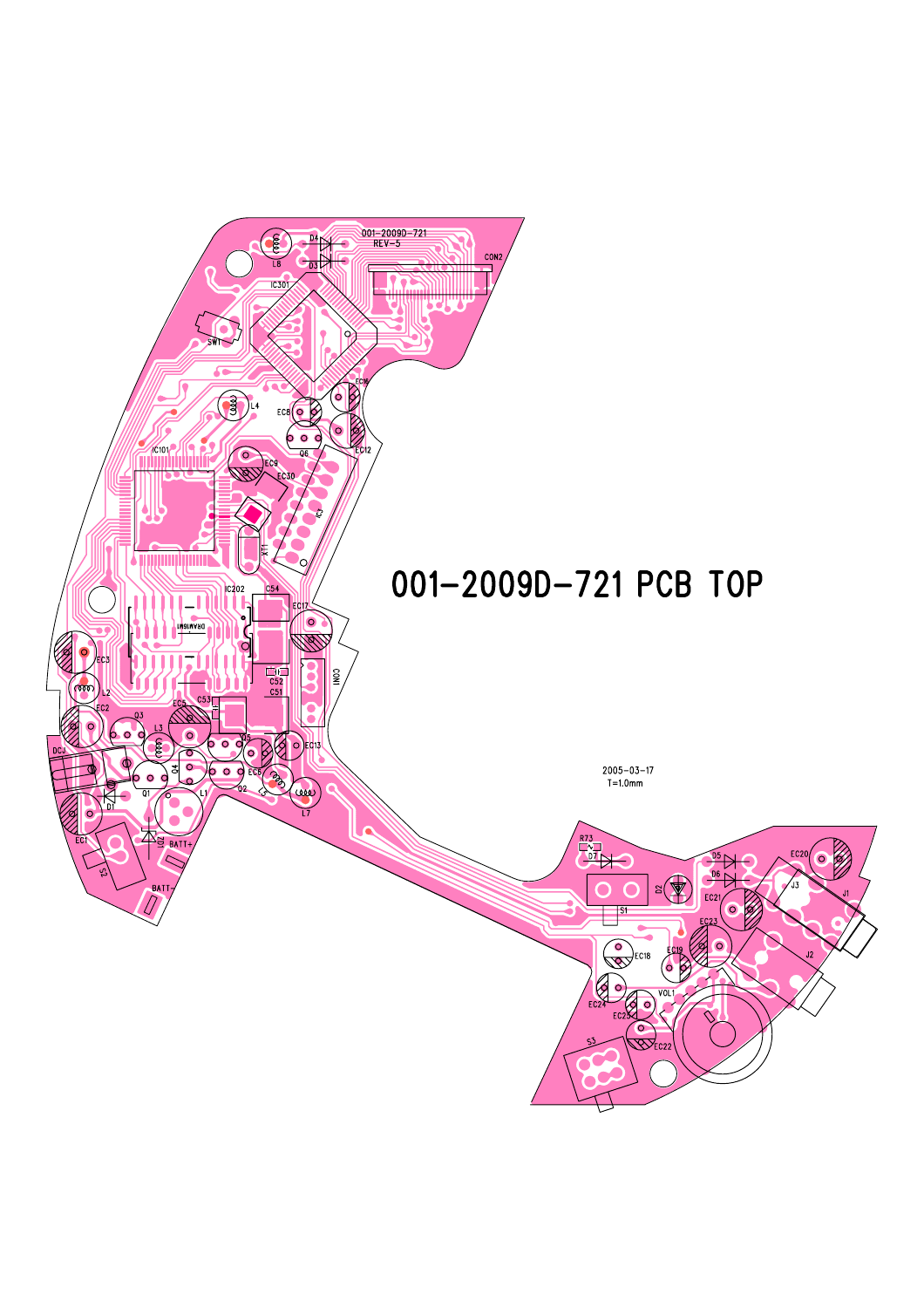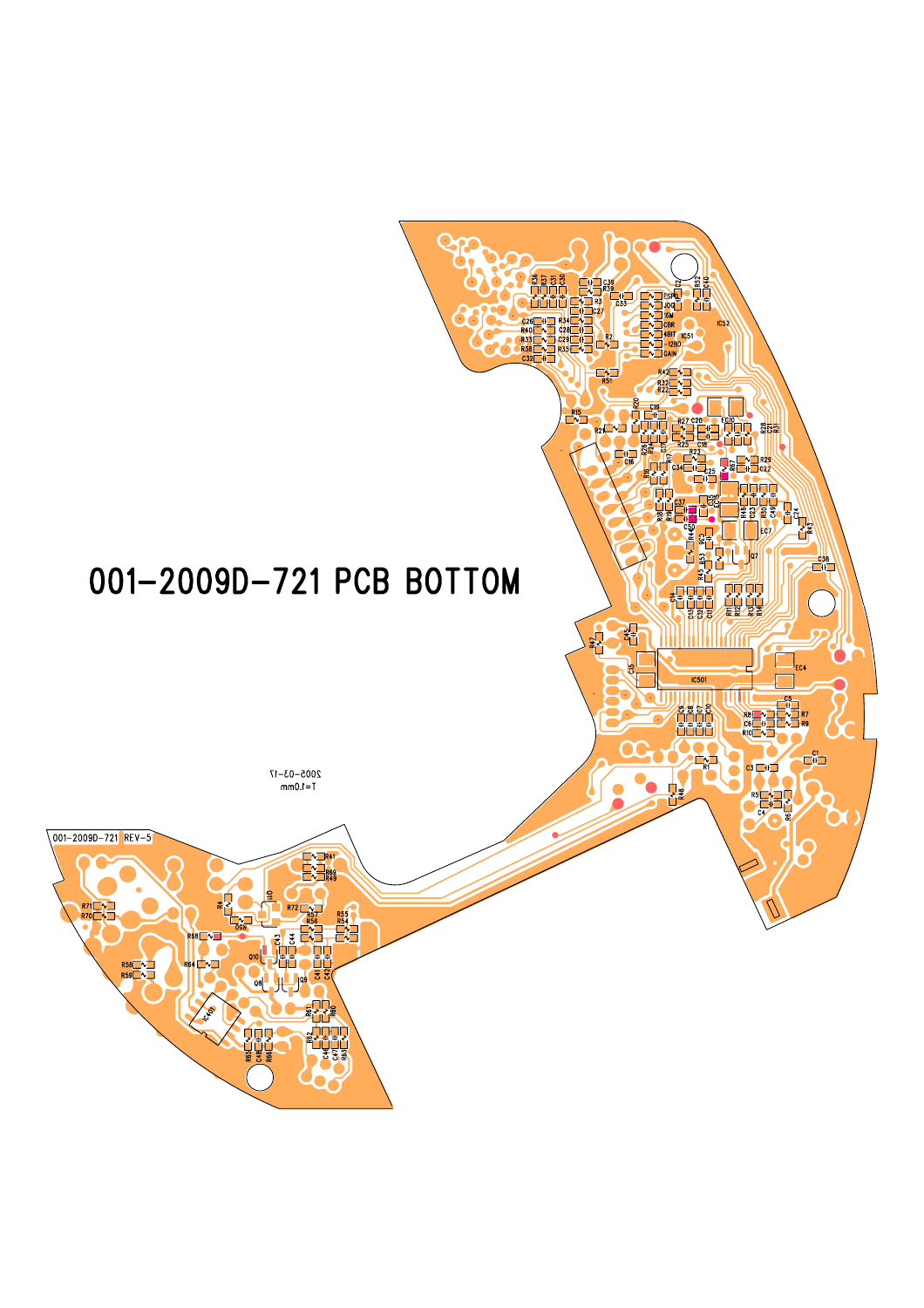

## 001-2049S-D60